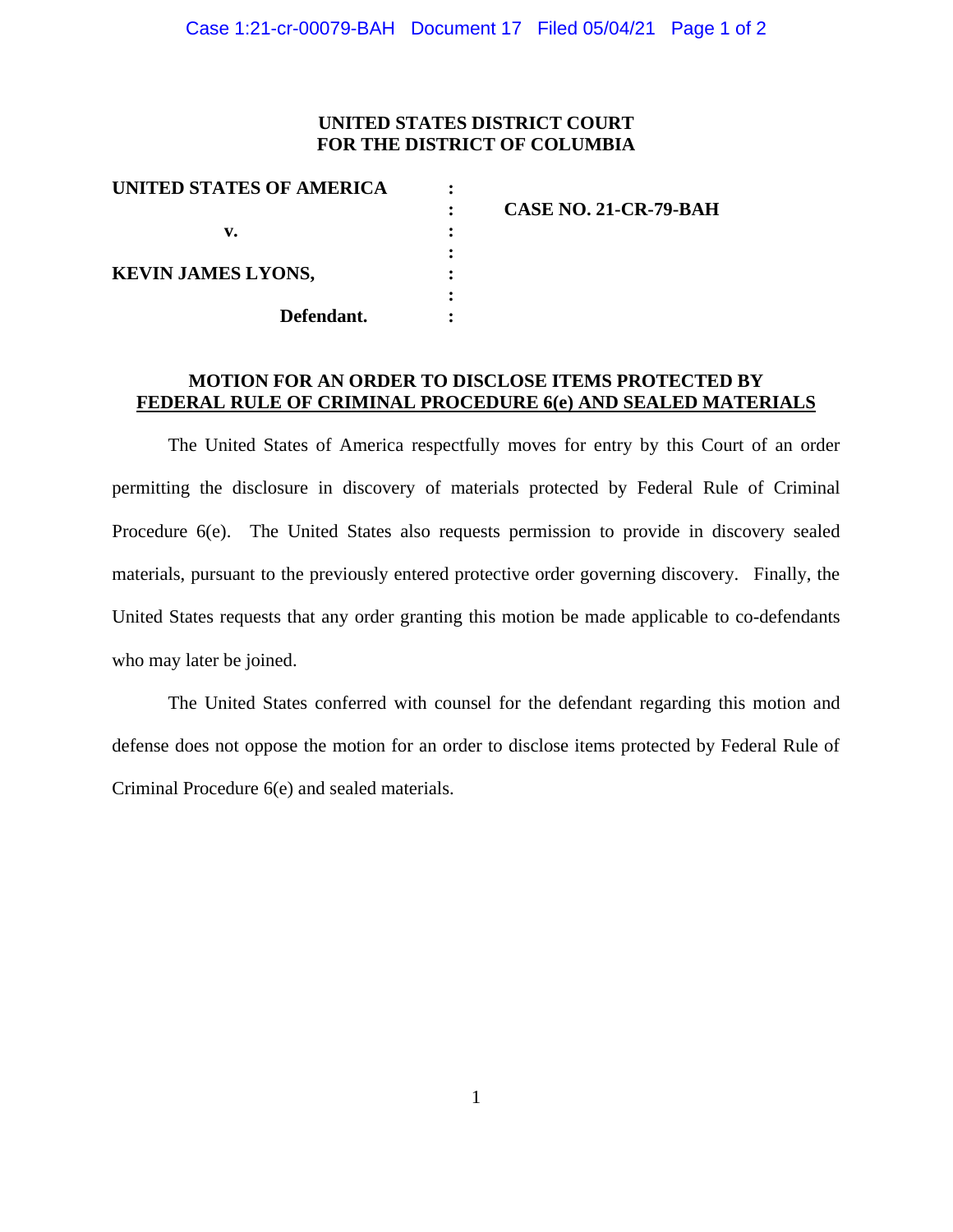WHEREFORE, the United States respectfully requests an order authorizing the disclosure

in discovery of the materials described above.

Dated this 4<sup>th</sup> day of May, 2021.

Respectfully submitted,

CHANNING PHILLIPS Acting United States Attorney D.C. Bar No. 415793

By: *s/ Monica A. Stump* MONICA A. STUMP PA Bar No. 90168 Assistant United States Attorney District of Columbia Capitol Riot Detailee 555 4th Street, NW, Washington, D.C. 20530 Telephone No. (618) 622-3860 Monica.stump@usdoj.gov